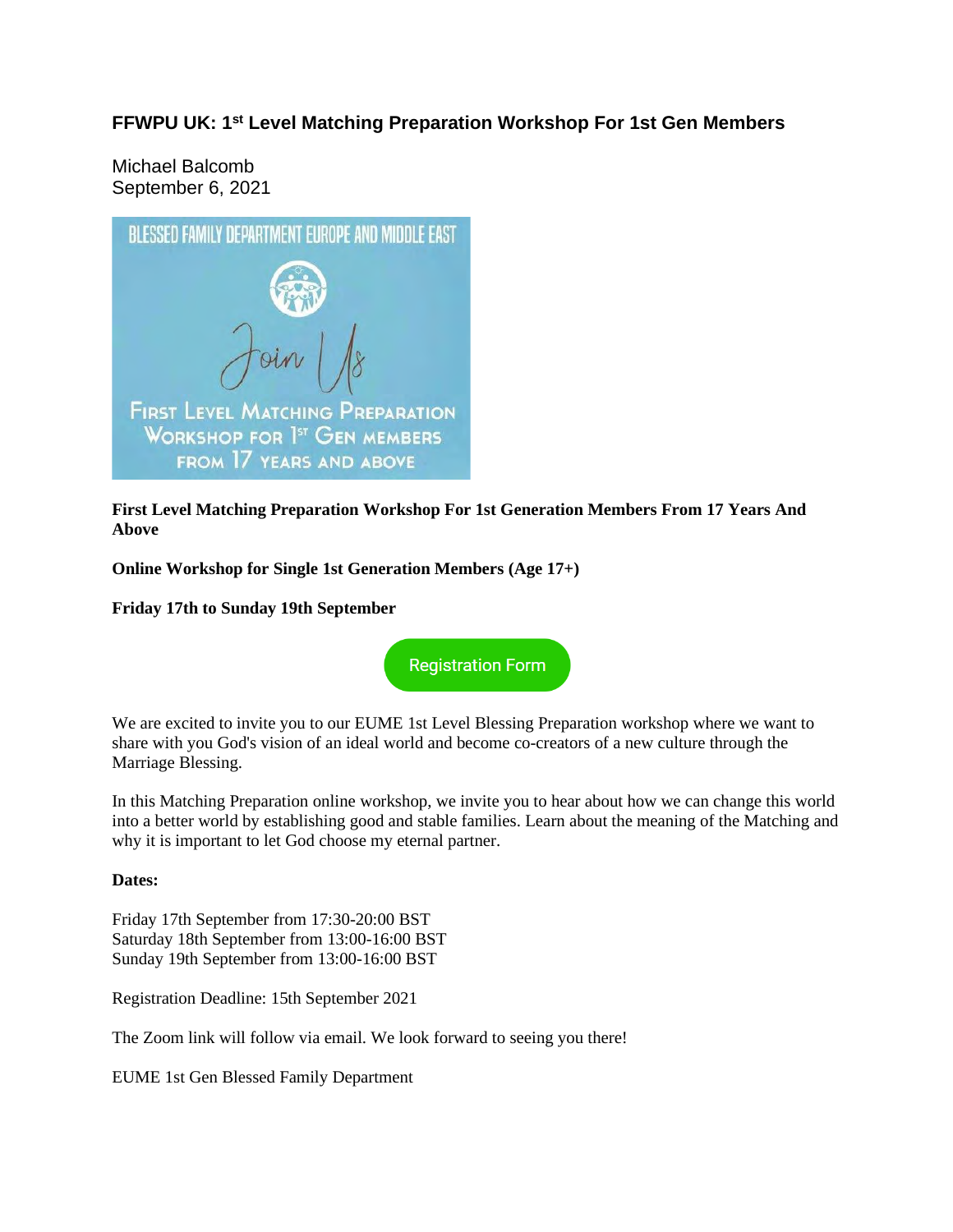

## 1st Level of Matching Preparation WS

This is the registration for the 1st Level Matching Preparation WS: 17 Sept (Fri): 18:30h - 21:00h CET 18 Sept (Sat): 14:00h - 17:00h CET 19 Sept (Sun): 14:00h - 17:00h CET

Rev. Sun Myung said: "I consider the Marriage Blessing to have been the most precious gift in my life. For you also, the greatest gift in all of history is the Blessing. International and intercultural marriages are the quickest way to bring about an ideal world of peace." (from "As a Peace-Loving Global Citizen")

We want to share with you God's vision of an ideal world and to become co-creators of a new culture through the Marriage Blessing.

In this Matching Preparation WS, we invite you to hear about how we can change this world into a better world by establishing good and stable families. Hear about what is the meaning of the Matching and why it is important to let God chose my eternal partner. Get to know why everyone should receive the Marriage Blessing, and discover why you too can have this beautiful journey of building world peace with your own hands!

| B                        |   | $\odot$ |
|--------------------------|---|---------|
| * Required               |   |         |
|                          |   |         |
| Name *                   |   |         |
| Your answer              | 国 |         |
|                          |   |         |
| Surname *                |   |         |
| Your answer              |   |         |
|                          |   |         |
| Year of birth *          |   |         |
| Your answer              |   |         |
|                          |   |         |
| $\operatorname{Email}$ * |   |         |
| Your answer              |   |         |